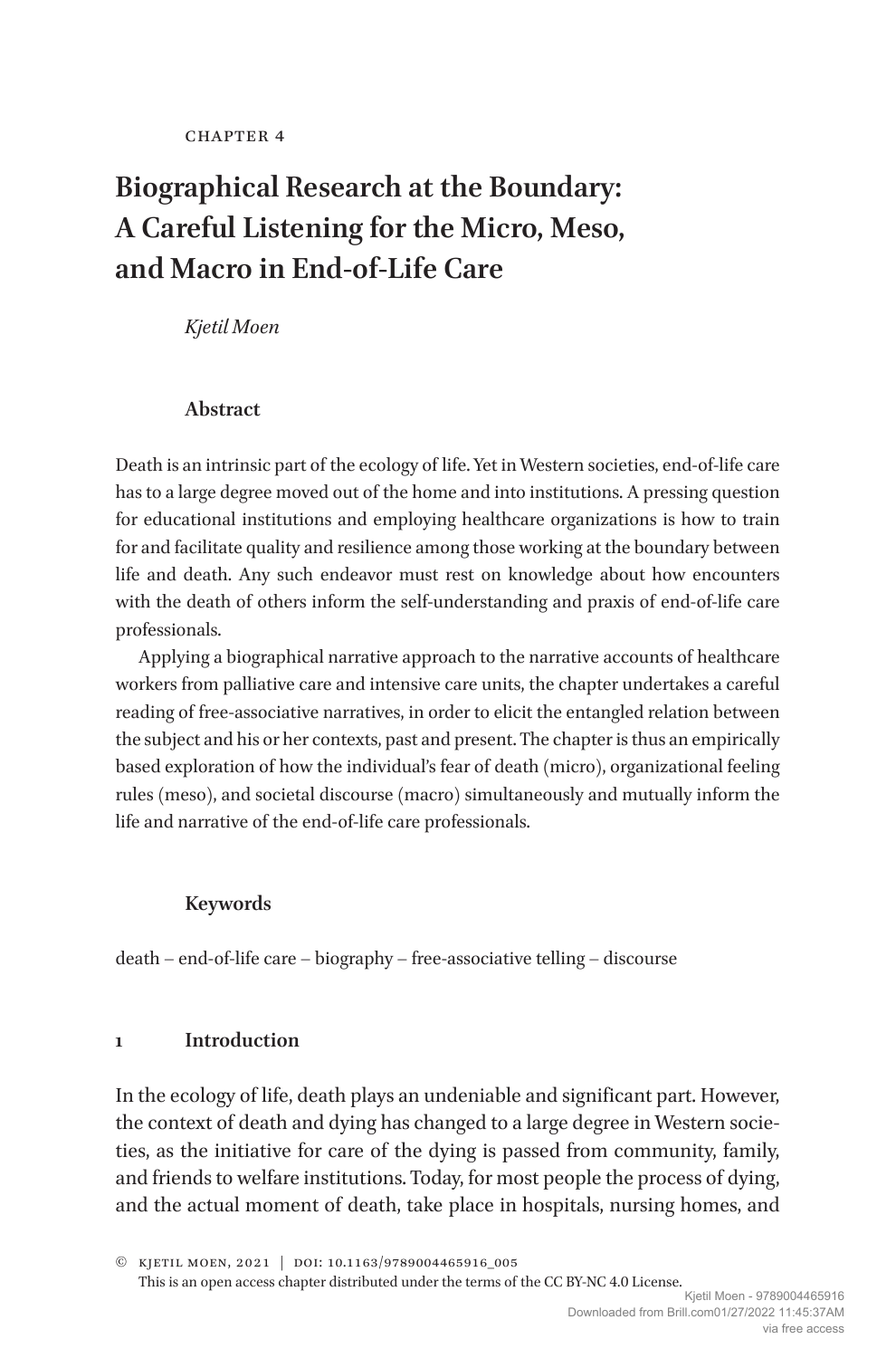hospices. End-of-life care has become a discipline within mainstream medicine and is thus predominantly the focus of professionals who deal with death as part of their work (Ariès, 1976).

This major cultural change raises pressing questions relevant to the field of adult education, one of which is how to prepare and support health professionals working in end-of-life care. As a hospital chaplain and teacher at a university offering education for both future and current health-care professionals, I can testify to the relevance and legitimacy of this question. In order to address it, we need empirically based knowledge about how this major cultural shift in the care of the dying influences both the experiences of end-of-life care professionals and the socially constructed languages (discourses) within which their experiences and narratives are embedded.

In the following, I will present one such endeavor in which a biographical narrative interpretive approach is applied in order to help elicit the relations between the societal (macro), institutional (meso), and individual (micro) in the narrative accounts of end-of-life care professionals – physicians, nurses, and hospital chaplains from palliative and intensive-care departments in Norway and the US. The rationale, philosophical underpinnings, findings, and theoretical discussions of the study are presented more comprehensively elsewhere (Moen, 2018). In line with the aim of this book, focus on the following is methodological – on how a biographical approach can make for contextual reading of the personal in the professional.

## **2 Allowing for Free-Associative Telling**

A premise for the study is that when asked to reflect on ourselves or another, we often respond to the question of self by telling stories (Ricoeur, 1988). There is no difference in the case of health-care professionals. Yet, as self-understanding is not only expressed by what is said, but also how it is said, it takes careful listening to both the explicit and implicit, to omissions, contradictions and paradoxes, in order to identify self-understanding – the thin sense of subjectivity, the subject's characteristic way of receiving and organizing experience – making itself evident in the telling.

In order to remain open to other contexts in life being as, or even more, influential to the health professional than what is taking place at the bedside of the dying patient, it was important to let the invitation to tell be open enough so that the professionals could narrate life both from inside the clinic and beyond. Hence, a carefully designed invitation to induce a free-associative telling was as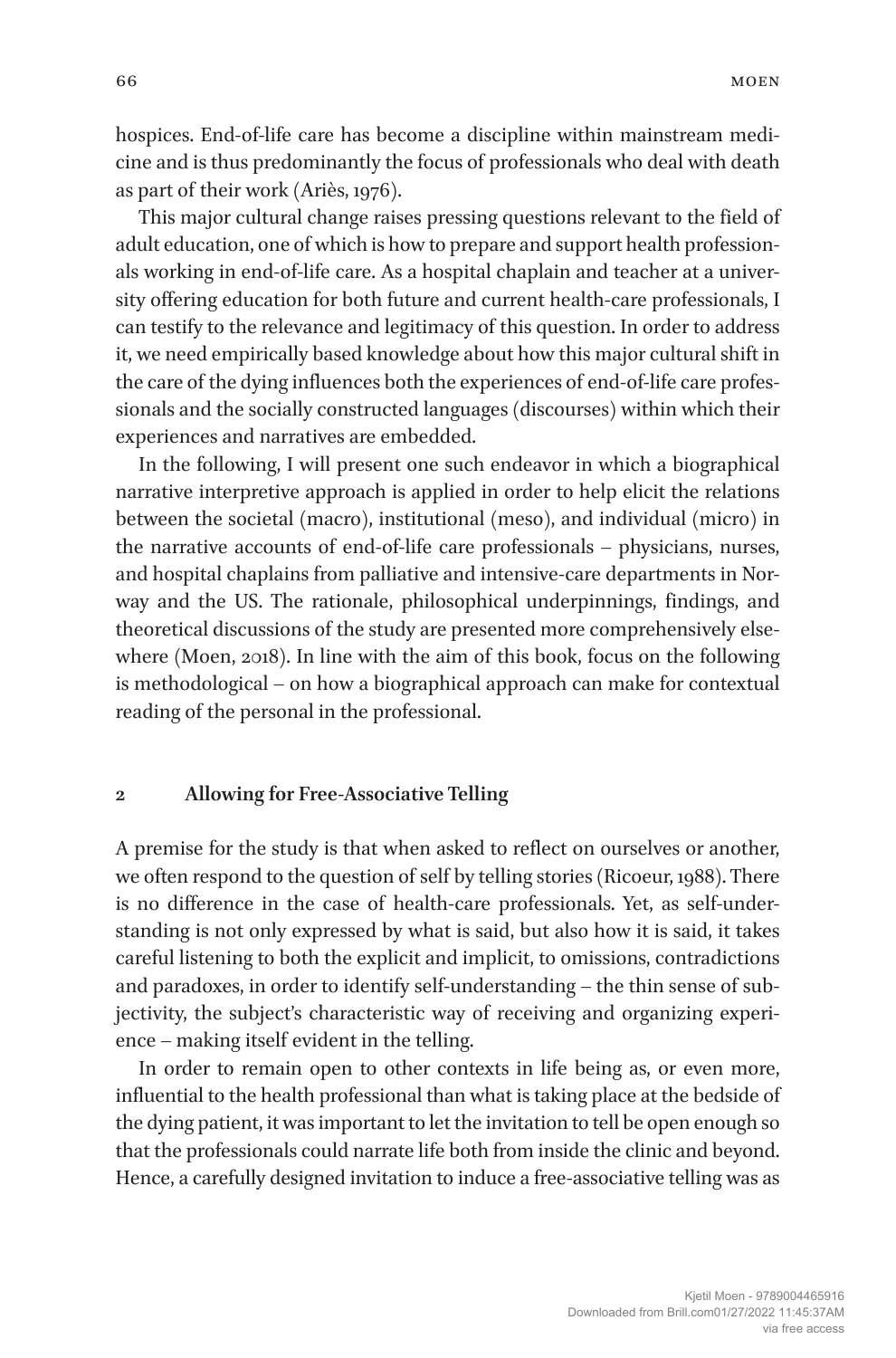important as the later careful reading of it. Leaning on Biographical Narrative Interpretive Method (BNIM) (Wengraf, 2001), which insists on the uninterrupted telling of stories, only a single question was offered to the participants:

As you know, I am interested in how health professionals as persons have changed, or not changed, due to working with terminally ill and dying patients. Therefore, can you please tell me your life story: all those events and experiences, which were important for you personally? Please take the time you need! I will just listen and won't interrupt you with questions. I will just take notes so that I can remember what I want to ask you about when you have finished telling me about it all. Take the time you need. Start wherever you like.

Dina, the palliative care physician, finished her first narrative after 35 minutes. Jacob, the intensive care physician, shared over 30 clinical incidents and spoke uninterrupted for two hours, while the other participants placed themselves somewhere in between. After the first un-interrupted telling there was a second session, in which I asked follow-up questions, committing to the sequence and language of the first narrative they had shared.

#### **3 A Contextual Reading**

Most participants included stories from both inside and outside the clinic. In the next paragraphs, the cases of Fiona, Eric, Dina and Herbert will serve to illustrate how a biographical approach allows for identification of how experiences outside the clinic may inform the professionals' self-understanding and impact their practice of care.

Fiona, an anesthesiologist, working in an ICU for children, very much centers her account on questions pertaining to her choice of occupation. However, she spends the first part of her account talking about how she grew up with "a steady flow of illness and death in the family", including the death of her own father when she was a toddler, and subsequently those of her grandparents and aunt. They all stayed in her home during their terminal phase. At one point, somebody even made the comment, "Gee, you are really growing up in a hospice". As an eight to nine year-old, it left her "afraid that all around me would die".

The presence of death combined with growing up with a partly non-present mother who, as a nurse, served as "the health department for the entire family",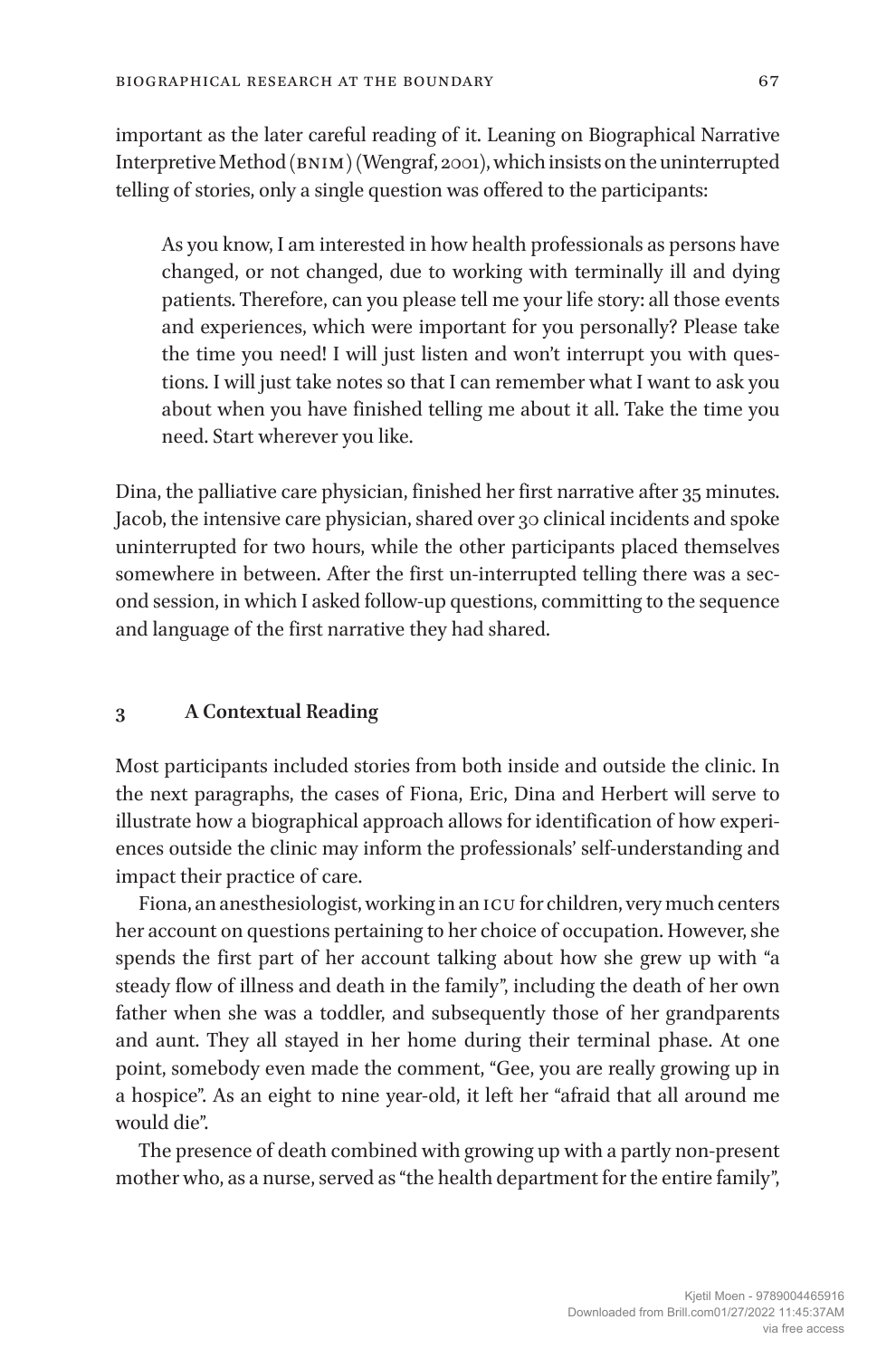triggered strong ambivalent feelings towards healthcare: "Not something I wanted by any means … sick people was the worst I could think of. They were everywhere and took too much time". The impatience with the sick back then may resonate in her encounters with dying patients' relatives who, here and now, rage against the injustice implied in their beloved facing death: "How can this happen to me and mine?" The physician must temper herself in order not to exclaim, "How in the name of heaven could you believe it couldn't happen to you?"

As a coping strategy in relation to her fear of those around her dying, Fiona, looking back on her life, states that she "wanted to fix most things". This desire seems to linger with her and inform her choice of pursuing critical and intensive care and the desire to master "special and difficult patients". At one point, she even makes the statement: "Being a physician, doing intensive medicine, is a way of saving my own psyche". Yet, she concludes that ending up in end-oflife care is "a coincidence", and thus she seems to be overlooking obvious clues in her biographical account, which, to the researcher at least, make her choice of vocation, and lack of patience with certain relatives, more comprehensible if not less paradoxical.

Herbert, an expert in palliative care, is similarly paradoxical, considering his biography. He tells about his anger related to how the life of his family of origin revolved around his mother's continuous complaints about her pain and sickness as he was growing up. According to Herbert, she was "too absorbed in her pain". The anger was particularly related to how this limited the life of his father. Yet, in his early clinical assignments, Herbert is, according to his own account, paradoxically, particularly drawn towards patients with pain issues: "I began to collect a group of patients that nobody wanted, they tended to have chronic pain".

A related paradox, not mentioned in his account, is related to him growing up in a context dealing with pain, emotions, and intimacy in a "stoic" manner: "To me personally it felt awkward to say something consoling, encouraging … in our family we just didn't know how to react to that stuff". In his present marriage, he says he still finds it hard to be emotionally transparent. Yet, in his professional life he explicitly treasures the intimacy by the deathbed, as it is "those interactions with patients where we 'touch' each other that really get to me … It fills my vessels back up to have those relationships".

Dina is a disconfirming case in that she almost steers clear of clinical experiences in her narrative. This physician has dedicated her professional life to the well-being of terminally ill and dying patients. Such a life, one may expect, would bring forth stories about life-changing encounters at the boundary between life and death. Yet, there is another selective principle for her account, for what is included, and what she leaves out.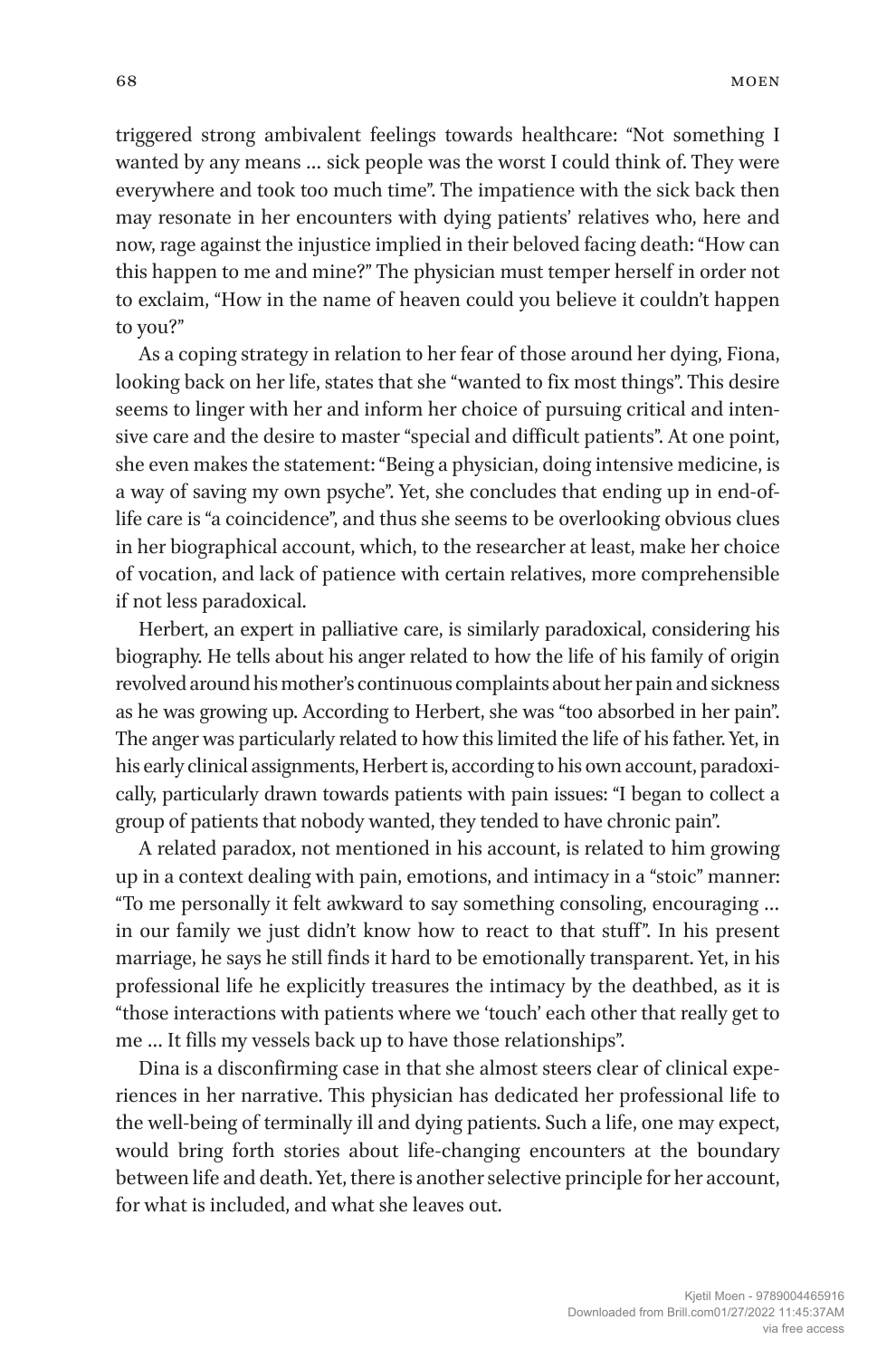What "first comes to mind", when Dina is invited to share the experiences most significant to her, is an emancipation process from oppressive religiosity. The quest for freedom, opposition towards any confining structure, as well as the importance of speaking one's mind, run like red threads throughout her narrative account, as she repeatedly speaks about herself in terms of "always" having been a seeker and speaker of truth. She regards being a notorious truth-seeker her most characteristic trait, one she relates to being a truthspeaker. Dina relates the urgency she felt to speak truth to an upbringing with too many lies and double standards. "[I am] never going to tell another lie in my life". This "ability" to be "open and direct", she "use[s] it a lot" in her work, even though, at times, it feels like "breaking through a wall in order for people to understand stuff".

Even though it is a concern that originated outside the clinic, the urge to be a truth-speaker informs Dina's encounters with dying patients and their families within it. In this, she sees herself as parting not only from those she regards as hypocrites in her faith community of origin, but also current colleagues who are scared of talking about death and dying.

The concern for truth-speaking eventually brings her narrative to the bedside of a terminally ill and dying patient, and fierce accusations from relatives that her truth-speaking about imminent death was neither called for nor welcomed. This could be a legitimate response on the part of the relatives, as it should largely be the patient's call to decide how and when matters of ultimate concerns are to be communicated. At the same time, the response may also speak of a more general uneasiness with death in the culture – a conspiracy of silence – I will explore this further in the last part of the chapter.

The fact that Dina, Fiona, and Herbert did not make links between their contexts of upbringing and choice of vocation may simply relate to the fact that all human beings are limited to a first-person perspective. It takes somebody else's careful listening for omissions, paradoxes, and contradictions to identify links and tensions between different parts of a biographical account. This is no less true when considering the notion of "the defended subject".

#### **4 Exploring Individual and Social Defense**

In the second session of Biographical Narrative Interpretive Method (BNIM), immediately following the first, the researcher commits to the wording and sequence of the initial account but invites the narrator through open invitation to get beyond the rehearsed narratives and closer to marginalized experiences. These may be events and experiences that have become defended parts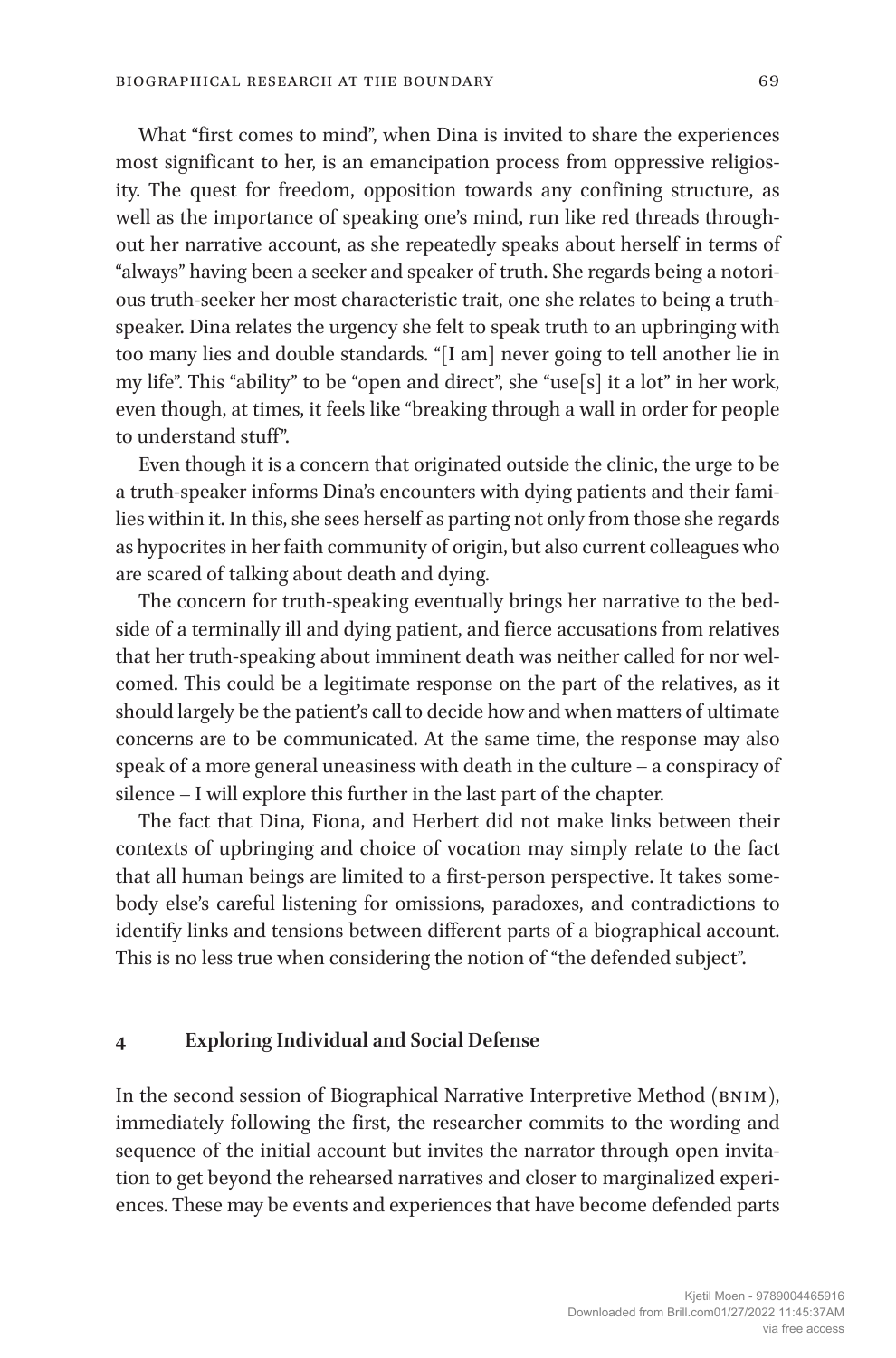of the biography, but which may be of key importance when trying to understand why this life is told this way. As in Anne's case, it may take several nudges before the interviewee is comfortable visiting more challenging parts of her life and story:

When I worked at the other unit there was a man who was dying, and we had someone attending to him at all times. I remember I got in there and he had such a frantic anxiety in the eyes, horrible anxiety. I was afraid, really, and then I ran out to grab a drink and when I came back, he was dead. That I struggled with … in hindsight, I could say almost that I ran out to grab the drink to get out of there. It was like vicarious, right. That I struggled with for a while. I remember I had to sleep with the light on afterwards. I was a brand-new nurse.

Stories that haunt health-care professionals (Rashotte, 2005) may have originated 30 years ago, as in Anne's case, but still continue to carry shame and guilt. Situations that "stick" thus have the potential to inform both the selfunderstanding and practice of the professional throughout his or her career. It takes another's capacity "to contain" (Bion, 1962) painful and shameful experiences in order to turn them into sources of life-long learning for the professional. Hence, a pressing question, crucial for Anne, is whether the angst in relation to her own finitude, against which she defends herself, resonates with a social defense (Menzies-Lyth, 1960) against the same basic condition established in her professional context.

Glaser and Strauss's (1965) classic grounded theory study from hospitals in the US identified that hospital units collude in varying degrees in "conspiracies of silence" in regard to death, holding back information or providing wrong information to the patient, in order to prevent awareness that death is at hand: "The patient does not recognize his impending death even though the hospital personnel have the information" (p. 29).

Jacob, the ICU physician, shares an encounter in which he is more knowledgeable about the imminence of death than the dying patient: "[I] remember one of the days before he died he took me by the hand and kind of … felt that 'we are going to overcome this' … and … deep inside I knew already at that point that he is not going to make it". Herbert, similarly reflecting on an encounter with a young man who passed away just a couple of days prior to the interview, questions himself: "Did I fulfill my role? Was I honest enough? Did I short-change him in any way?"

At times, according to the participants in this study, it is patients who do not want to know, and relatives who do not want to disclose, as in Dina's case,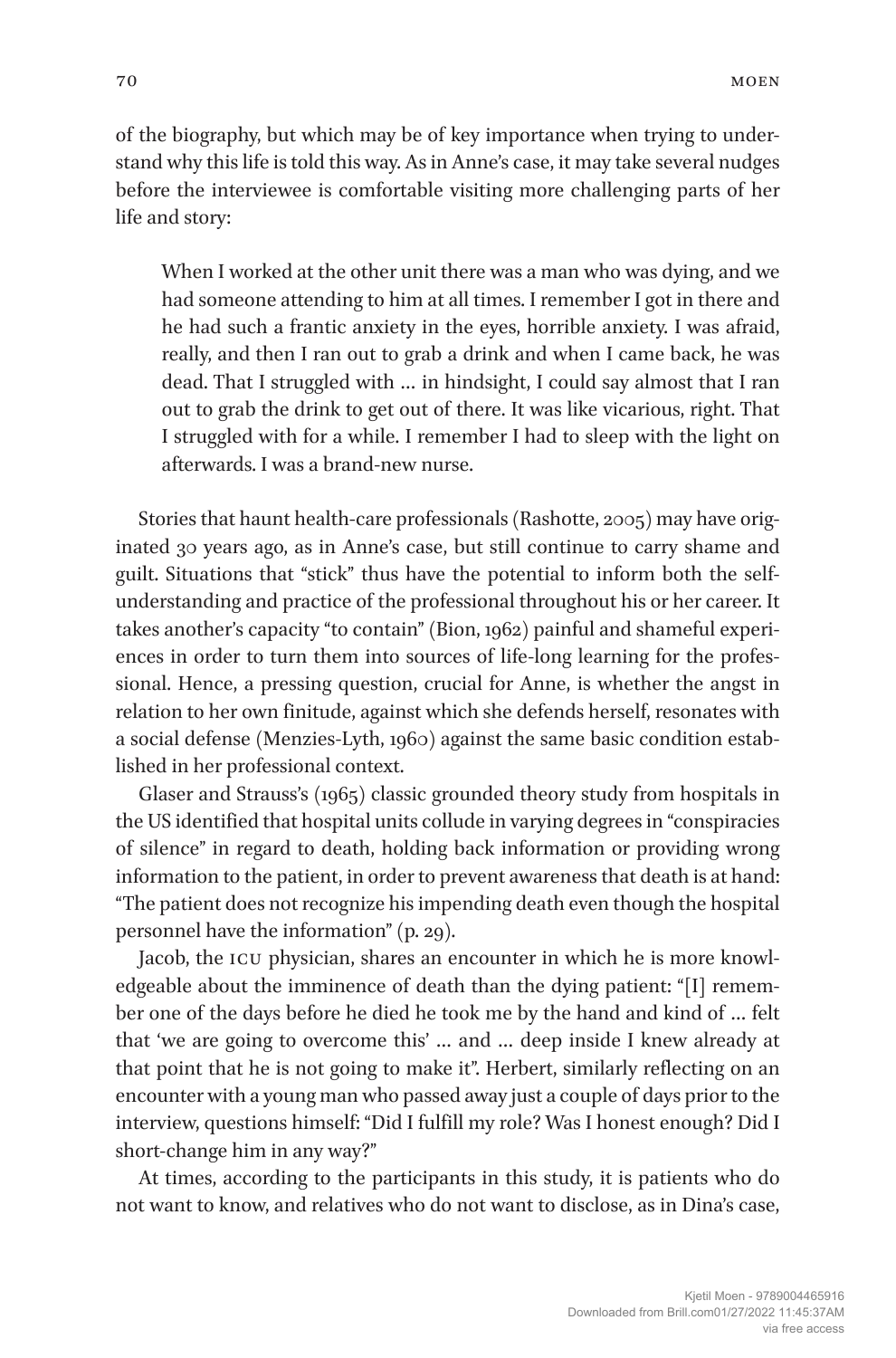which implies an expectation of holding back information, which can have a detrimental impact on staff (Noble, Nelson, & Finlay, 2008).

An ontology of defended subjectivity – philosophical (Heidegger, 2002) and psychoanalytical (Klein, 1959) underpinnings for, and possible methodological implications of (Hollway & Jefferson, 2000) – are accounted for in another book (Moen, 2018). Suffice it to say here that the shared existential burden implied in finitude and death is something we defend ourselves against, both as individuals (micro), groups (meso), and societies (macro) (Becker, 1973; Yalom, 2008).

Repression can serve a purpose, make life manageable, a "strange power of living in the moment and ignoring and forgetting" (Becker, 1973, p. 23), enabling the forward momentum of activity without which people may suffer psychotic breaks. Hence, we need to be tolerant of the fact that we deal with death differently. Yet, it is of existential and ethical importance, relevant to the quality of healthcare, that health professionals are willing and able to address it when called to do so. Awareness of death can keep end-of-life care professionals from unnecessary and unethical treatment, which may bring prolonged suffering to patients and moral stress to themselves.

The above considered, research methods are called for that can identify how the death of patients triggers a defensive stand in health professionals in ways that may have a profound impact on patient care. Allowing for free-associative, non-directed telling is one methodological answer to such a call. An uninterrupted telling of stories, in which the narrator gets to "choose what to tell and how to tell it" (Charmaz, 2006, p. 27), may reveal rehearsed stories and manners of speaking, but also omissions, contradictions, and paradoxes that leave hints of what is beneath the surface.

We have seen how "feeling rules" (Hochschild, 2003) residing in the contexts of the professional (meso) may inform the experience of end-of-life care. Not all of these socially constructed and agreed-upon discursive manners of speaking (Bourdieu, 1977), or not speaking, about death originate within the clinic or healthcare system though; some are shared and implicit in the culture as a whole (macro), which is where we will turn next.

#### **5 Investigating Discourse**

Eric, a chaplain in a palliative care context, finds that his experience of death contrasts profoundly with what is experienced by people outside the clinic, and that him being more at ease with death represents something "peculiar" for them, and leaves him with a sense of being different. Whenever he conveys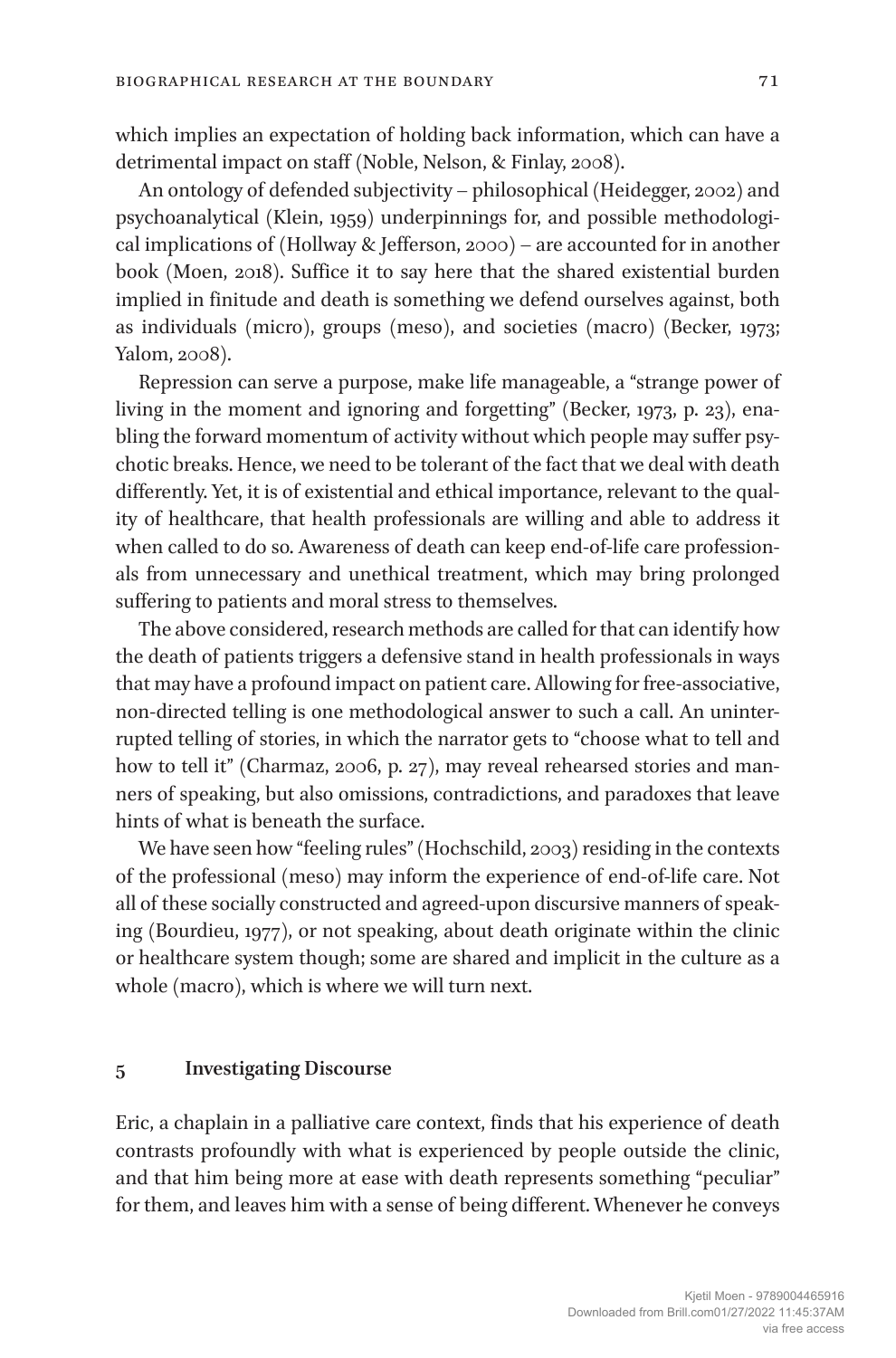to those who ask that "it is not so bad and difficult" to work with death and dying, he is left with the feeling that they think: "It can't be right, it is not possible to state things like that".

Carl, also a chaplain, once took it upon himself to facilitate a gathering around the open coffin of one of his own family members: "[I] was told afterwards that it was a little too much … it wasn't totally okay". He recognized his former attitude to death in that of the other family members: "They were in the same situation as me when I was young".

Gail expresses a similar sense of being different: "When people ask me 'how do you work with dying children' … I want to say I enjoy being with people during the death process …. That's a weird thing, you can't say that to anybody who is not a chaplain".

Considering the marginalization of death in Western society – how it is institutionalized and thus out of sight – it makes sense that there is something strange, perhaps even repulsive and "tainted" (Kessler et al., 2012) about professional end-of-life care. The interviewees' articulation of their "natural" relation to death is uttered in a society in which death is "forbidden", if we follow the argument of the French historian Phillipe Ariès (1976, p. 85), and thus anything but natural, potentially even a provocation. The end-of-life-care professional thus represents a "discredited attribute" in the ecology of life and, as such, he or she may be regarded as a social anomaly (Douglas, 2002).

Working with death and dying in a society in which death is "forbidden", thus informs the experience and self-understanding of the professional. Even though most participants conveyed similar thoughts, feelings of resembling a social anomaly seem to resonate more strongly with those in palliative care than in intensive care. Perhaps because most people associate the latter with saving lives to a greater degree than facilitating preparation for death.

Herbert and Jacob, both physicians in end-of-life care, question colleagues who refuse to acknowledge the inevitability of death, and who continue to treat the dying patient as if he or she will survive. Both expressed indignation when the belief in treatment represented a "triumph of fantasy over reality" (Levine, 2013, p. 94). Nevertheless, both had to acknowledge being caught in the same dynamics, as they also continually encounter the expectations and demands of co-workers, employers, patients, and relatives to protect the notion that death can be prevented – even when it is clearly impending. For example, in one case, Jacob and a colleague decided to stop resuscitation, and the patient's son "got furious because we had given up on his father and he jumped onto the bed and continued resuscitation".

The above may be illustrative of how in a secular age (Taylor, 2007), following the decline of meta-narratives – religious and political – there is no shared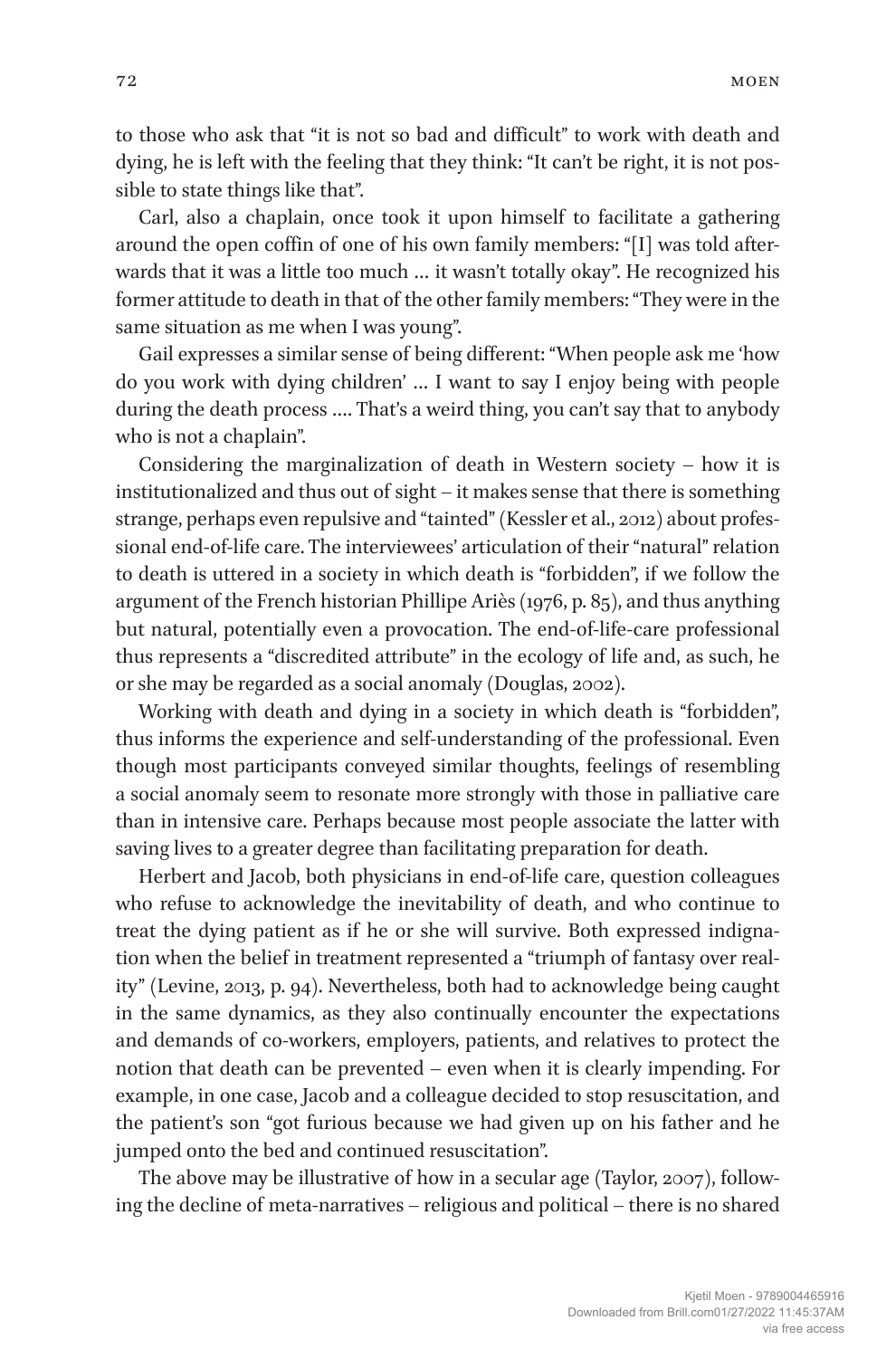discourse on death and dying. Nothing resembling the "Ars moriendi" (Ariès, 1976, p. 34) – the culturally shared, and very much religiously informed, ways of referring to the meaning of death in the Middle Ages and later. Rather, in the current situation, there are several discourses which may compete with one another – treatment philosophies, like palliative care (Leget, 2007) and the principle of autonomy (Beauchamp & Childress, 2013), but also organizational models, like New Public Management (Hood, 2015), and finally healthcare jurisdictions.

In the final part of this chapter, we will undertake a careful reading of Jacob's account, in order to show how a biographical approach may allow for the identification not only of dominant discourses (macro), but also how they may be related to, and enhanced by, personal experience (micro). One such link is made manifest in Jacob's repeated talk about the importance of "being professional":

But anyway our unit is very professional, I think. It is important to behave in an orderly manner, be professional, that is what I think. That is a very important message … we have to act professionally … and do what we are supposed to in a way without mixing in too many emotions and feelings.

This, according to Jacob, is a message he makes an effort to "convey to other colleagues", thus eliciting the interrelatedness between micro and meso. He then moves on to elaborate what he understands "professional" to imply in different clinical situations: when communicating a request for autopsy, when giving out information, when responding to requests for documents from relatives, when responding to the same requests from authorities.

What is common to all these situations is that they are regulated by law. Hence, Jacob is implicitly making a case for the importance of staying on the right side of the line between professional conduct and misconduct. The degree of regulation, and thus the risk of legal consequences, increases with every new typical situation he mentions. Eventually, the free-associative telling takes Jacob to an unpleasant memory, which perhaps explains the reason for his focus on this issue:

[I] have had unnatural deaths that have been reported to the police, and reported to the health authorities, and then a file is opened and … one has to give out all the documents of course … one possibly gets a feedback that something is blameworthy. One can get a warning. That sort of thing one must be prepared for … one gets hung up on details … so it is very important to be orderly when it comes to such journal notes.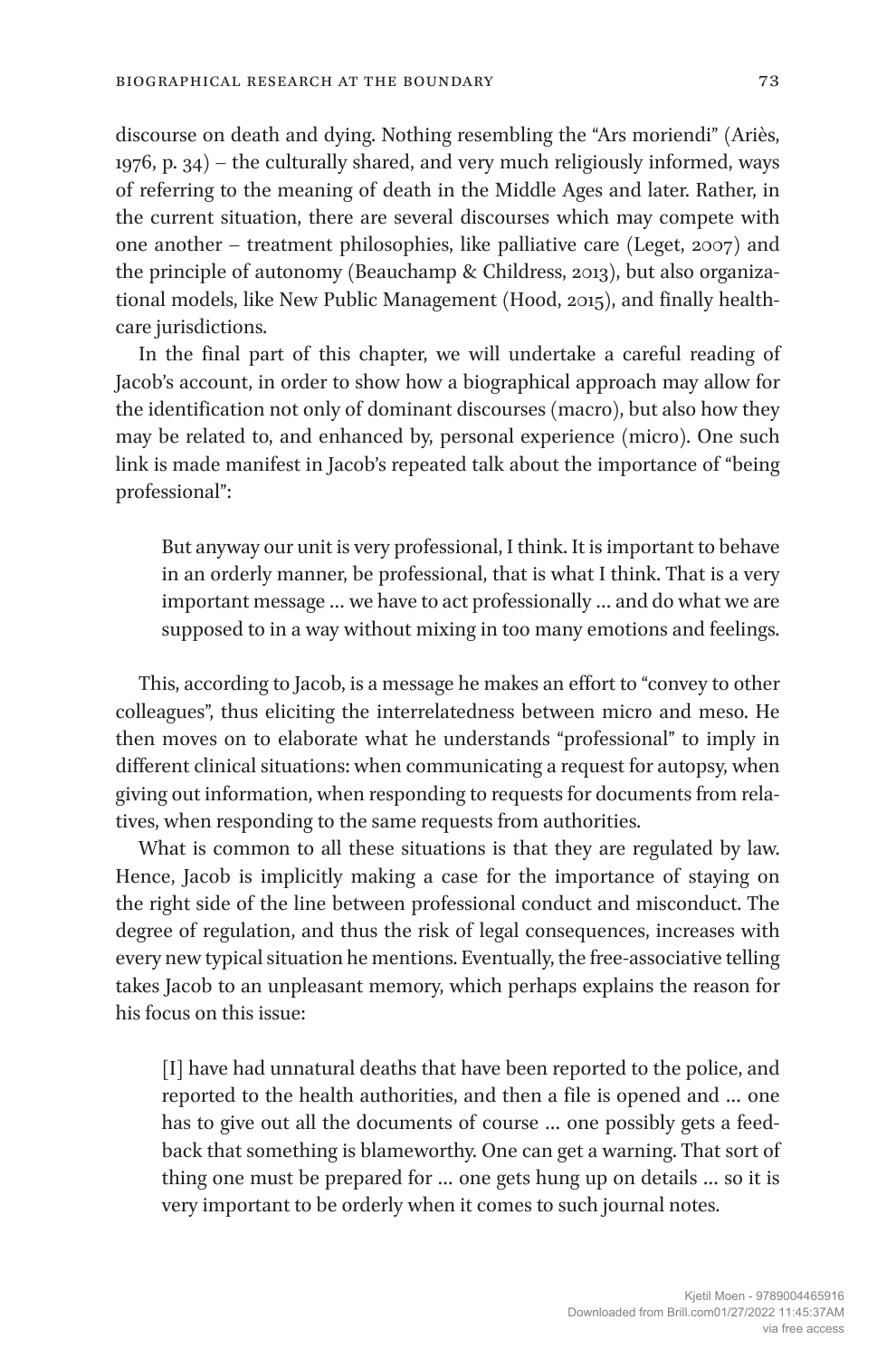The methodological point to be made is that merely recording a memo about Jacob's concern with behaving in a professional manner and adding it to similar utterances in other cases, leaving the individual case unexplored, would miss a deeper understanding. On the other hand, "being faithful to the unique histories, circumstances, and meanings" (Hollway, 2013, p. 99) by taking Jacob's biography into account, not only provides insights but also explains why "being professional" is so important to him.

Another link between discourse (macro) and the psychic (micro) is identified when Jacob tells about how he suffered "soldier's heart" – chest pain without any identification of heart failure – a few months prior to the interview. He relates the incident to the "violent organizational change" that was taking place at his hospital: "You are sucked in and whirled around with it, it never stops … feels life threatening". The focus is on making services profitable, which is stressful according to Jacob, and the dilemmas are felt in particular when "playing musical chairs" regarding who, among the patients, are to be prioritized at the intensive care unit in which he is head physician.

Jacob is thus explicating what other participants also report, and what is echoed in the literature (Hood, 2015); namely, the stress felt related to New Public Management, which has been the organizational model in Norway and other countries since the early nineties. A major critique is that professional and ethical concerns are subject to managerial imperatives. It is this, more than the demands of encountering death and dying on a daily basis, which evokes stress, according to Gail: "The death and dying is not driving me away. I want to stress that health-care politics really sealed the deal for me". Retiring early, because she does not want "to die in my job" due to "the rat race" – the ever-increasing expectation that one must do more in less time.

#### **6 Concluding Remarks**

The accounts of Jacob and Gail echo a concern, evident in the literature, about a lack of recognition for the welfare professional as an experiencing subject (Froggett, 2002; Clarke et al., 2008). In professional contexts marked by rapid change, technological development, demands for efficiency, and profitability, it is critical to make space for personal testimonies. Allowing for narratives through open invitation, a free-associative telling and a careful reading is one way of re-humanizing, and thus it is an essential, ethical, and ontological necessity to counter de-personalizing tendencies in both healthcare and research.

Another gift of biographical narrative research is that it provides "thick" descriptions (Geertz, 1973) – rich contextual data marked by "detail, complexity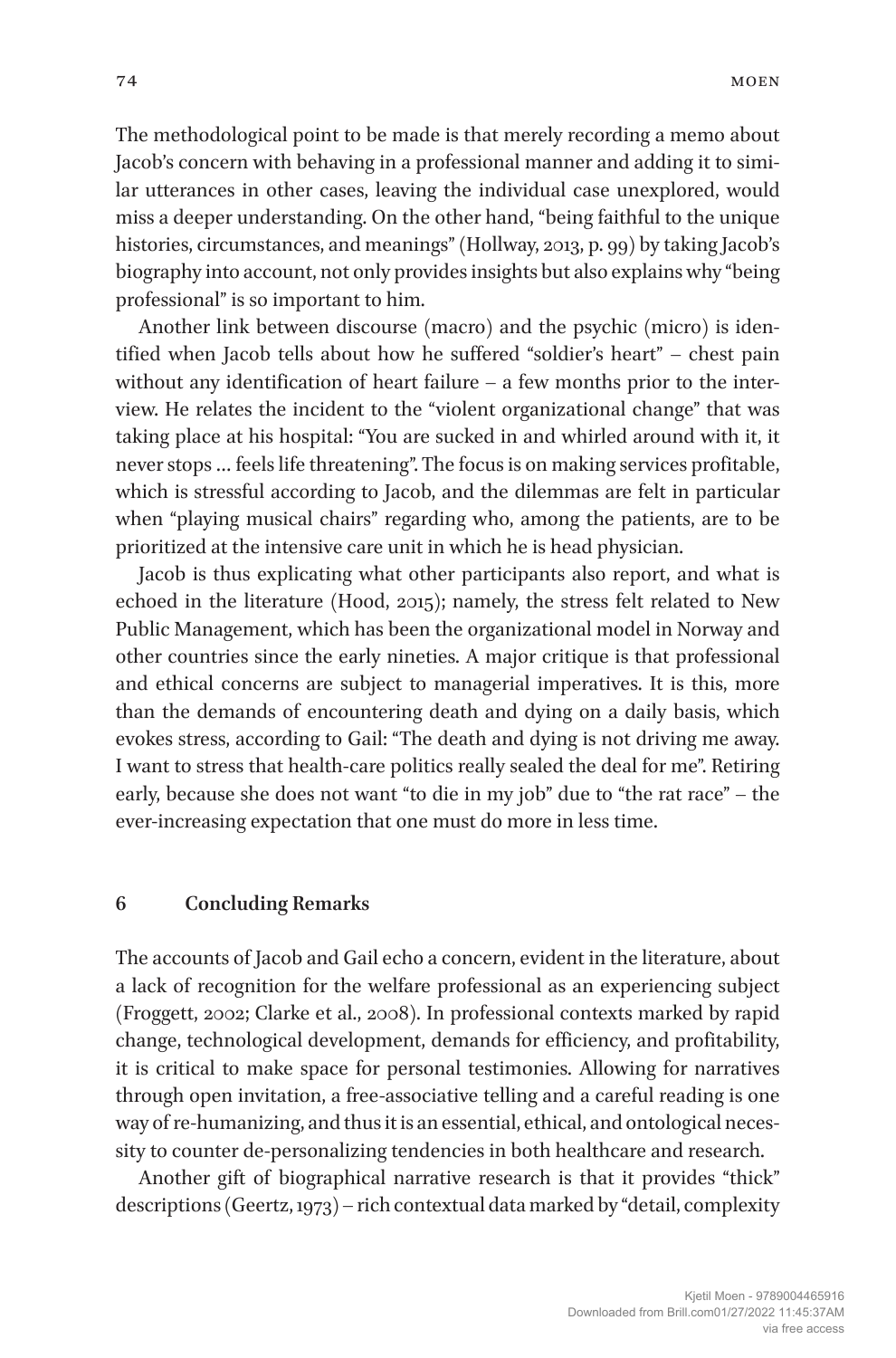and contradiction" (Braun & Clarke, 2013, p. 24). Hence, it provides in-depth knowledge about complex human beings and reduces the possibility of oversimplification and one-dimensionality that can take place when "reducing complexity to single scores" (Hollway & Jefferson, 2013, p. 101). It allows one to elicit how the ecology of the life of the individual must be understood in context (micro, meso, and macro), as "the given uniqueness of every voice" (Cavarero, 2005) is interwoven with "the universe of the undisputed" (Bourdieu, 1977, p. 18) – contextual manners of being and speaking both past and present, local and global.

## **References**

- Ariès, P. (1976). *Western attitudes toward death: From the Middle Ages to the present*. Marion Boyars.
- Beauchamp, T. L., & Childress, J. F. (2013). *Principles of biomedical ethics* (7th ed.). Oxford University Press.
- Becker, E. (1973). *The denial of death*. Free Press.
- Bion, W. R. (1962). *Learning from experience* (3rd ed.). Rowman & Littlefield Publishers, Inc.
- Bourdieu, P. (1977). *Outline of a theory of practice*. Cambridge University Press.
- Braun, V., & Clarke, V. (2013). *Successful qualitative research: A practical guide for beginners*. Sage.
- Cavarero, A. (2005). *For more than one voice: Toward a philosophy of vocal expression*. Stanford University Press.
- Charmaz, K. (2006). *Constructing grounded theory: A practical guide through qualitative analysis*. Sage Publications Ltd.
- Clarke, S., Hahn, H., & Hoggett, P. (2008). *Object relations and social relations: The implications of the relational turn in psychoanalysis*. Karnac.
- Douglas, M. (2002). *Purity and danger: An analysis of the concept of pollution and taboo.* Routledge Classics.
- Froggett, L. (2002). *Love, hate and welfare Psychosocial approaches to policy and practice*. The Policy Press.
- Geertz, C. (1973). *The interpretation of culture*. Basic Books.
- Glaser, B. G., &. Strauss, A. L. (1965). *Awareness of dying*. Aldine.
- Heidegger, M. (2002). *On time and being*. University of Chicago Press.
- Hochschild, A. R. (2003). *The managed heart Commercialization of human feeling* (20th anniversary ed.). University of California Press.
- Hollway, W., & Jefferson, T. (2013). *Doing qualitative research differently: Free association, narrative and the interview method*. Sage.